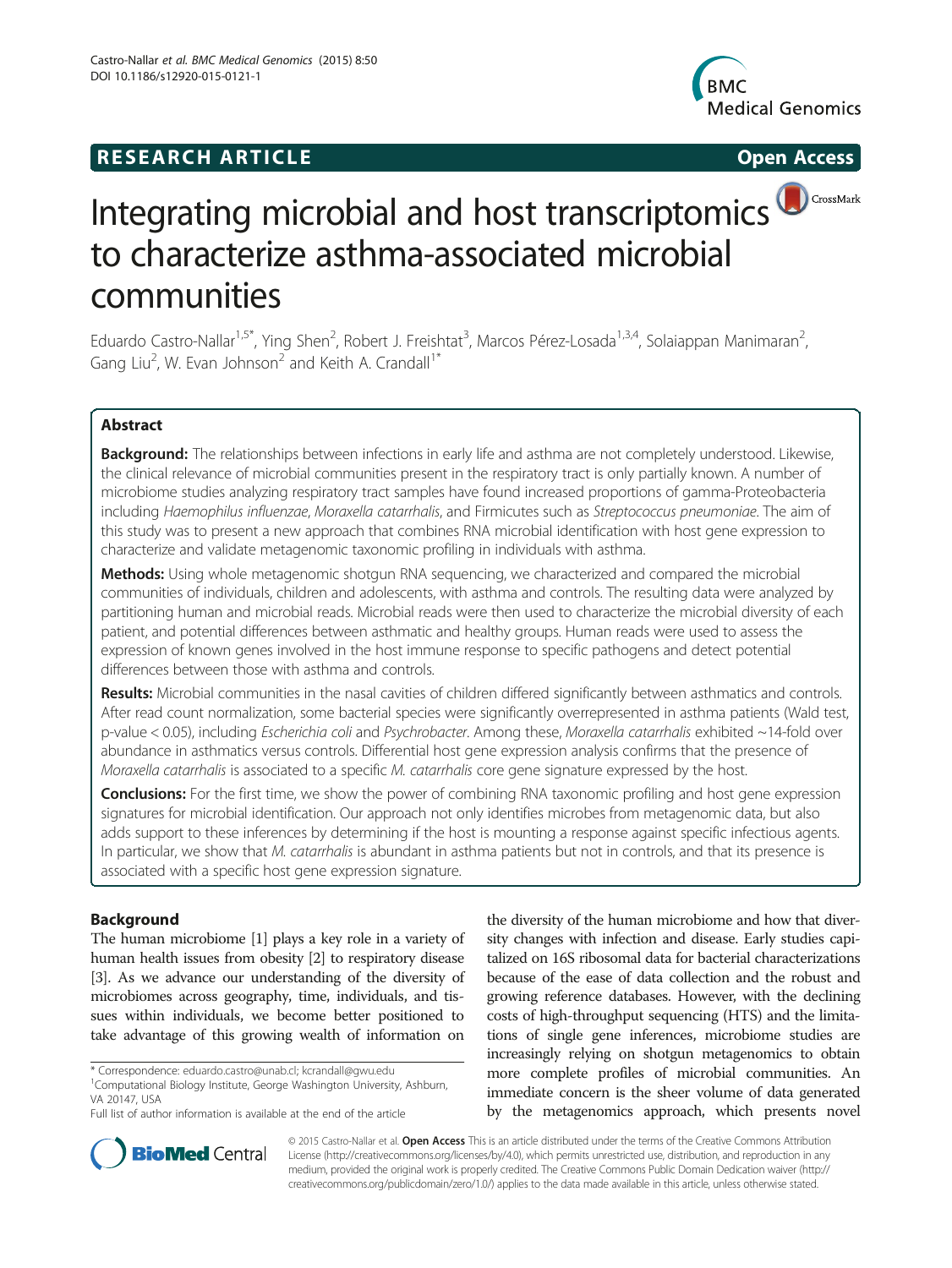<span id="page-1-0"></span>challenges for efficient data handling and analysis. These challenges are especially acute when attempting to identify relevant microbes for suspected infections — trying to differentiate microbes relevant to the host from microbes that do not elicit a response from the host is a daunting task. A variety of techniques have been developed to isolate potential pathogens for HTS targets using molecular biological approaches. However, this limits the inferences with respect to the host response. Other approaches, for instance, dual RNA-Seq has been recently suggested as a promising approach to assess differential gene expression in both the pathogen and the host from the same sample [\[4\]](#page-7-0).

Microbiome studies of human disease typically focus on correlates between microbial composition and disease phenotype at single or multiple points in time. However, this poses significant problems when it comes to elucidating potentially causal relationships. The lingering question is whether disease results in a certain microbiome or whether this microbiome is the underlying cause of the disease. Prospective studies have attempted to establish causality relationships by monitoring microbial populations before and after the onset of disease. In the case of asthma, prospective studies have identified H. influenzae, M. catarrhalis, and S. pneumoniae colonization as potential risks factors [[5\]](#page-7-0). Colonization with these three bacterial species has also been linked to the development of severe pulmonary infections, however this association has only been seen in children that did not develop asthma [[6\]](#page-7-0). In addition, the lung microbiome project and others have proposed a core pulmonary microbiome of healthy individuals that includes genera such as Streptococcus, Haemophilus, and Pseudomonas (same order as M. catarrhalis), which casts a shadow on elucidating the role of such bacterial species in asthma [\[7](#page-7-0)–[9](#page-7-0)].

Here, we present a computational strategy – combining RNA microbial identification and host differential gene expression signatures – to identify pathogens associated with asthma in children and supported by differences in the patients' responses to infection (host immune responserelated gene expression signatures). We tested whether microbial composition (viral, fungal, and bacterial) is significantly different between asthma individuals and controls, and whether differentially abundant microbes with available host gene signatures are associated to genes related to the immune response by the host.

### Methods

#### Sample collection

Participants were part of the AsthMaP (Asthma Severity Modifying Polymorphisms) Project (Table 1). The AsthMaP Project was a single-center observational study of asthma. AsthMaP participants ranged between the ages of 6 and 20 years, with physician-diagnosed asthma for at least one year prior to the time of recruitment from the emergency

|  |  | Table 1 Demographic data from asthma and control subjects |  |  |  |  |  |  |  |
|--|--|-----------------------------------------------------------|--|--|--|--|--|--|--|
|--|--|-----------------------------------------------------------|--|--|--|--|--|--|--|

| Variable                                                                  | Asthma $(n = 8)$ | Control $(n = 6)$ |
|---------------------------------------------------------------------------|------------------|-------------------|
|                                                                           | Mean (95 % CI)   | Mean (95 % CI)    |
| Gender, % male                                                            | 75               | 83                |
| Age, years, median (range)                                                | 11(6, 17)        | 15 (10, 20)       |
| $FEV1$ (% change with<br>bronchodilator), median (range)                  | $3.5(-13, 10)$   | N/A               |
| Post-bronchodilator FEV <sub>1</sub><br>(% predicted), median (range)     | 97 (62, 107)     | N/A               |
| $FEF_{25-75}$ (% predicted),<br>median (range)                            | 83 (28, 112)     | N/A               |
| Post-bronchodilator FEF <sub>25-75</sub><br>(% predicted), median (range) | 93 (37, 110)     | N/A               |
| Serum IgE, IU/mL, median (range)                                          | 247 (60, 1706)   | N/A               |
| Blood eosinophils, %, median (range)                                      | 6(2, 14)         | N/A               |
| ACT score, median (range)                                                 | 23 (17, 23)      | N/A               |

 $FEV<sub>1</sub>$  Forced Expiration Volume, FEF Forced Expiratory Flow, ACT Asthma Control Test. N/A = information not available

department, inpatient units and outpatient clinics. Individuals who reported a medical history of chronic or complex cardiorespiratory disease were ineligible. Control subjects were confirmed not to have asthma through negative response to multiple survey questions for asthma diagnosis, symptoms, medication use, and healthcare utilization. Specific AsthMaP methodology has been published elsewhere [[10](#page-7-0)–[13](#page-7-0)]. Our Institutional Review Board approved this study and parents and participants gave consent/assent.

Nasal epithelial cells were collected from 8 children and adolescents with asthma and 6 healthy controls by brushing the medial aspect of the inferior turbinate of each nare using a cytology brush. Nasal samples are an accepted surrogate for bronchial samples [\[14](#page-7-0)] that have the advantage of being acquired using minimally invasive techniques. This sampling technique allows for ethical collection from the full range of asthma severity, including youth with mild asthma, and healthy controls.

Samples were collected from fresh tissues and macerated using sterilized plastic tips in 1.5 mL sterile tubes. Samples in Trizol were frozen immediately at −80 until a later date for batch RNA extraction and processing. Total RNA was extracted using Trizol reagent (Life Technologies) and the resulting lysate was used for affinity RNA purification in silica columns following manufacturer's instructions (Norgen Biotek). RNA quality was assessed by measuring 260/280 absorbance ratio and by integrating proportions of RNA using microchip electrophoresis on Agilent Bioanalyzer 2100 RNA 6000 nanochips (Agilent, Palo Alto CA). Samples with an RNA Integrity Number value greater than five were used for subsequent analysis. Total RNA was subjected to RiboZero ribosomal RNA reduction prior to library preparation using Illumina TrueSeq Stranded Total RNA kit (San Diego, CA) and sequenced on a HiSeq 2500 instrument on two separate 'Rapid' flow cells. This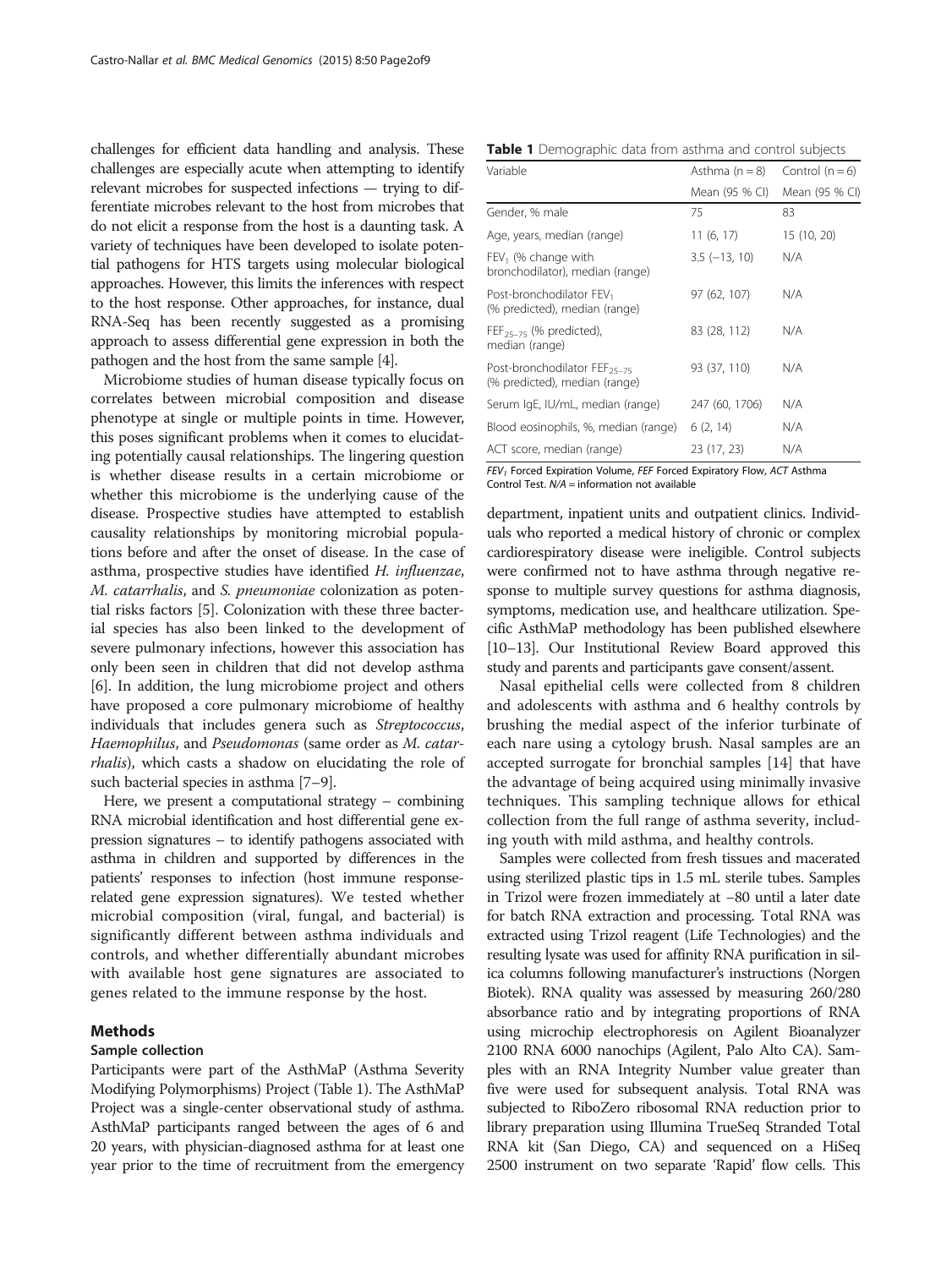generated an average of 41.4 million single-end 100 bp sequencing reads per sample. Sequence data was deposited in the Sequence Read Archive and can be found under the BioProject [SRA: PRJNA255523].

#### Analyses

Reads were preprocessed using PRINSEQ-lite 0.20.4 and FastQC 0.10.1 (trimming reads and bases < 25 PHRED, removing exact duplicates, reads with undetermined bases, and low complexity reads using Dust filter = 30) [[15](#page-7-0)]. We constructed a 'target' genome library containing all bacterial, fungal, and viral sequences from the Human Microbiome Project Reference Database ([http://www.hmpdacc.org/reference\\_genomes/reference\\_](http://www.hmpdacc.org/reference_genomes/reference_genomes.php) [genomes.php\)](http://www.hmpdacc.org/reference_genomes/reference_genomes.php) using the PathoLib module from Patho-Scope 2.0 [\[16\]](#page-7-0). We aligned reads to these libraries using the Bowtie2 algorithm [\[17\]](#page-7-0), and then filtered any reads that also aligned to the human genome (hg19) as implemented in PathoMap (−−very-sensitive-local -k 100 –scoremin L,20,1.0). In these samples, an average of 1.8 million reads (9.1 %; range: 4.8 %-16.72 %) per sample aligned to the target libraries before filtering the human genome. We then applied PathoScope 2.0 – specifically the PathoID module – to characterize the microbial communities in each patient.

Exploratory analysis and differential species abundance testing were performed in R 3.1.2 and Bioconductor 3.0 [[18](#page-7-0), [19\]](#page-7-0) using packages xlsx 0.5.7, gtools 3.4.1, CHNOSZ 1.0.3.1, plyr 1.8.1, ggplot2 1.0.0, reshape2 1.4.1, gplots 2.16.0, Phyloseq 1.10.0, and DESeq2 1.6.3 [[20](#page-7-0)–[28\]](#page-7-0). Briefly, various indices (Observed, Chao1, Shannon, Simpson) were obtained using the plot\_richness function of the PhyloSeq package and beta diversity was obtained using the R base package [[19](#page-7-0), [26](#page-7-0)]. Numbers of mapped reads were normalized across all samples using the variance stabilizing transformation method [[27](#page-7-0), [28](#page-7-0)]. Relative differences between groups were tested using a Wald test (with Cook's distance correction for outliers) and adjusted by applying the Benjamini-Hochberg method to correct for multiple hypotheses testing at alpha = 0.05 [\[29, 30](#page-7-0)]. Taxa whose base number of normalized reads was less than 50 were not considered. Principal coordinate analysis (PCoA) was performed on a Jensen-Shannon distance matrix derived from read counts aggregated by genus as estimated in PathoScope.

For gene differential expression analysis, we aligned the dataset to the human genome using TopHat v2.0.6 [[31\]](#page-7-0) and estimated the expressed gene abundance using Cufflinks v2.1.1 [[32\]](#page-7-0) represented as fragments per kilobase of exon per million fragments mapped (under default parameters). Since M. catarrhalis was detected with high proportion of mapped reads in 5/8 asthma samples while with low proportion of mapped reads in all of the control samples, we further evaluated the host

response gene expression signature of M. catarrhalis in these samples. In a previous study, a list of differential expressed genes (77 genes) was identified in the respiratory tract epithelial cells in response to adherent M. catarrhalis BBH18 [\[33](#page-7-0)]. We applied an adaptive Bayesian factor analysis approach as implemented in the ASSIGN toolkit from Bioconductor [\[34](#page-7-0)]. We estimated the strength of M. catarrhalis host gene expression signature onto the samples in our dataset to determine whether this signature is present in the tissue samples of asthma and control samples [\[16](#page-7-0)]. For this analysis we used the following parameters: [adaptive  $B = TRUE$ , adaptive  $S = TRUE$ , mixture beta = TRUE,  $p_{\text{beta}} = 0.001$ , iter = 2000, burn\_in = 1000, theta0 = 0.05, theta $1 = 0.9$ ].

#### Results and discussion

To our knowledge, this is the first study reporting the use of shotgun RNA sequencing for microbial identification and differential host gene expression. Throughout this study we refer to microbial composition as the combined effect of the presence of a certain microbe and its gene expression. The advantage of this strategy is that measures of relative abundance are related to the actual activity or expression of a microbe at a given point in time instead of to the census number of a microbe. Additionally, it allows for the interrogation of the host transcriptomes or specific gene signatures from the same sequence dataset. Franzosa et al. showed that metagenomic and metatranscriptomic genes and/or species abundance do not necessarily correlate [[35\]](#page-7-0), meaning that species' relative abundances reported in this study represent actual activity or expression of microbes, and might not correlate to relative abundance from shotgun DNA experiments.

# Asthma microbial communities are less diverse than controls

We performed analyses of alpha and beta diversity to assess species richness and evenness within and among samples (Fig. [1](#page-3-0) and [b\)](#page-3-0). We obtained estimates of various indices to characterize the richness and heterogeneity of the samples partitioned by asthma and control samples (Observed, Chao1, Shannon, Simpson). Observed and Chao1 are measures of species richness (number of species); the latter including a correction for unobserved species [\[36, 37](#page-7-0)]. In turn, Shannon and Simpson incorporate relative species abundance and thus represent Evenness or Heterogeneity [[38](#page-7-0)]. We observed that asthma samples have more species (richer) compared to control individuals (Fig. [1a;](#page-3-0) Observed and Chao1). However, measures that explicitly model Evenness (Shannon and Simpson indices) suggest that asthmatic samples are dominated by fewer species (5 of 8 cases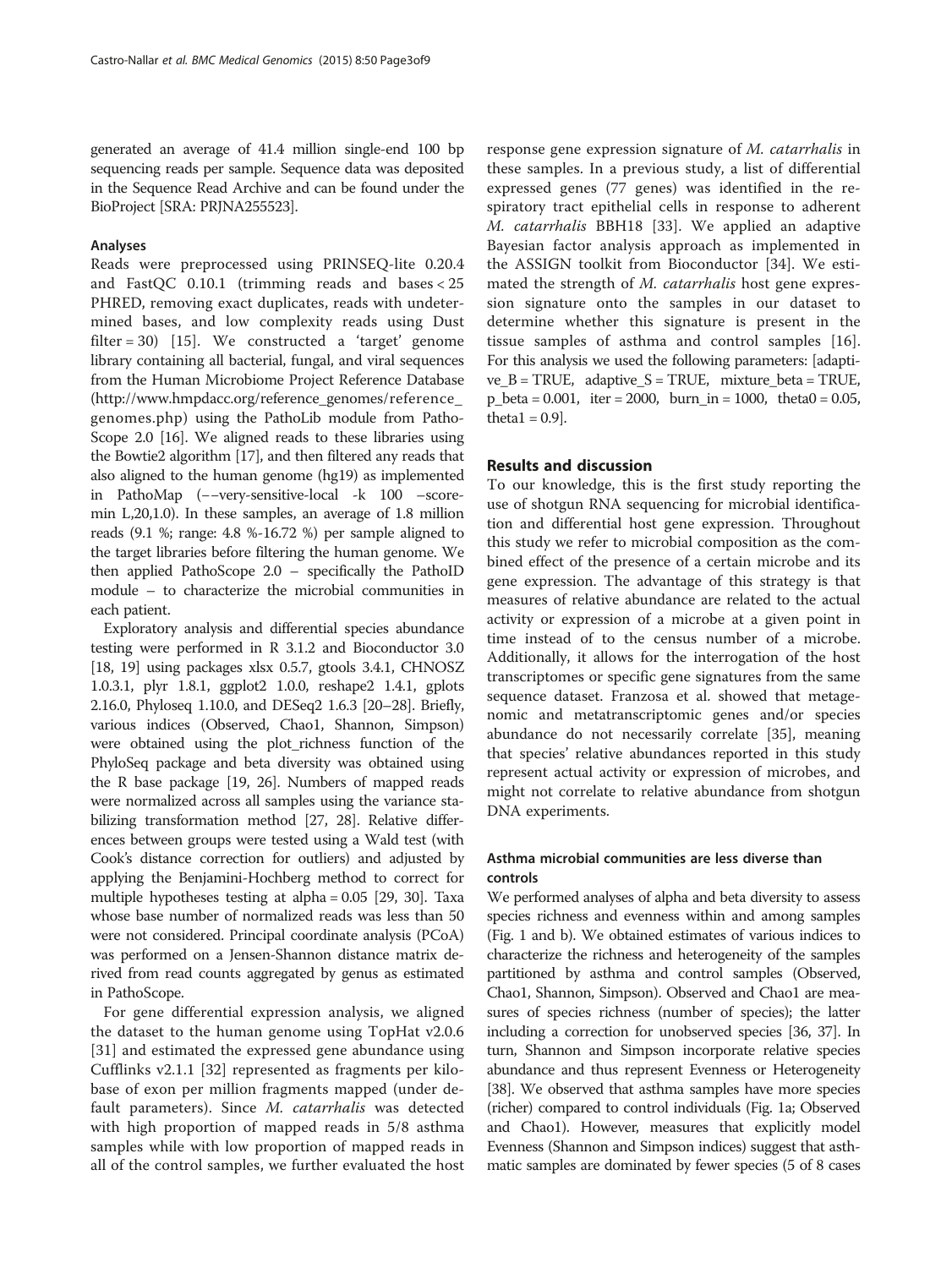<span id="page-3-0"></span>

dominated by Moraxella catarrhalis; Fig. 1a; Fig. [2](#page-4-0)) and are thus less diverse than controls.

Decreased microbial diversity have also been observed in other human diseases [[39](#page-7-0)–[41\]](#page-7-0), although increased diversity in diseased patients has also been noted [[42](#page-7-0)]. In asthma studies, bacterial diversity, as surveyed by 16S rRNA amplicon sequencing and 16S microarray typing, exhibits an opposite trend to bronchial and induced sputum samples, i.e., asthma samples are more diverse than controls [\[43, 44](#page-7-0)]. In addition, other studies have not detected significant differences among asthma samples and controls [\[9](#page-7-0), [45](#page-7-0)]. The discordance between our results and previous studies might arise from two sources. We used shotgun RNA sequencing instead of marker-based approaches. The shotgun approach is more comprehensive (virus, bacteria, fungi); thus, it is likely that we sampled the microbiome more extensively. In addition, our estimates might not be directly comparable as we measure abundance as a composite of the product of microbial gene expression and census numbers, i.e., we sampled species that were expressing genes vs. sampling species that were present. Secondly, we sampled a surrogate of bronchial samples, i.e., the nasal cavity of children and adolescents (Table [1\)](#page-1-0), and other studies have directly sampled the lower respiratory tract of adults and children.

Regarding among-sample relatedness, we observe that the five samples where M. catarrhalis is relatively more abundant tend to differentiate from controls (PCoA; 95 % of variance), while asthma samples with low levels of M. catarrhalis tend to cluster with controls (Fig. 1b). Interestingly, the latter three samples also exhibit the lowest proportion of M. catarrhalis, and two of them exhibit no host response to M. catarrhalis-associated genes (below; Fig. [4](#page-6-0); P001 and P005). Recently, Goleva et al. found no differences either in diversity or composition in patients with corticoid-sensitive or resistant phenotypes compared to controls in samples without M. catarrhalis [[45\]](#page-7-0). This suggests that asthma microbiomes where M. catarrhalis is not detected resemble those of control individuals, however we do not discard the possibility that another unidentified microbe is driving this apparent similarity.

# Microbial identification and relative abundance in asthma and control communities

The resulting composition differed significantly between the cases and controls at the species level, with 5 of the 8 cases showing high (more than 50 % of mapped reads) prevalence of the bacterial species M. catarrhalis (Fig. [2](#page-4-0); check Additional File [1](#page-6-0) for raw counts). Other abundant species in asthma samples were Corynebacterium accolens, and *C. tuberculostearicum*. However, these were also found in high abundance in control samples (Fig. [2](#page-4-0)). Corynebacterium spp. have been detected in sinus nasal studies of healthy individuals as well as in cases of rhinitis and rhinosinusitis, where their prevalence nears 100 % and their abundance is relatively high [\[46](#page-7-0)–[48](#page-7-0)].

When we formally test for differential relative abundance, we observed a  $log_2$ -based effect size of 3.8 for *M*. catarrhalis, i.e., this species is on average 14 times more abundant in children with asthma than controls (Fig. [3a](#page-5-0)). These findings build on previous metagenomic surveys using 16S rRNA, which found increased proportions of Proteobacteria in cases but not controls, speculating that this could be explained by Moraxella spp. and Hemophilus spp. [[9\]](#page-7-0). M. catarrhalis is a pathogen associated with pneumonia in early childhood [[49](#page-7-0)], and airway colonization shortly after birth with M. catarrhalis, along with H. influenzae, and S. pneumonia, is associated with later asthma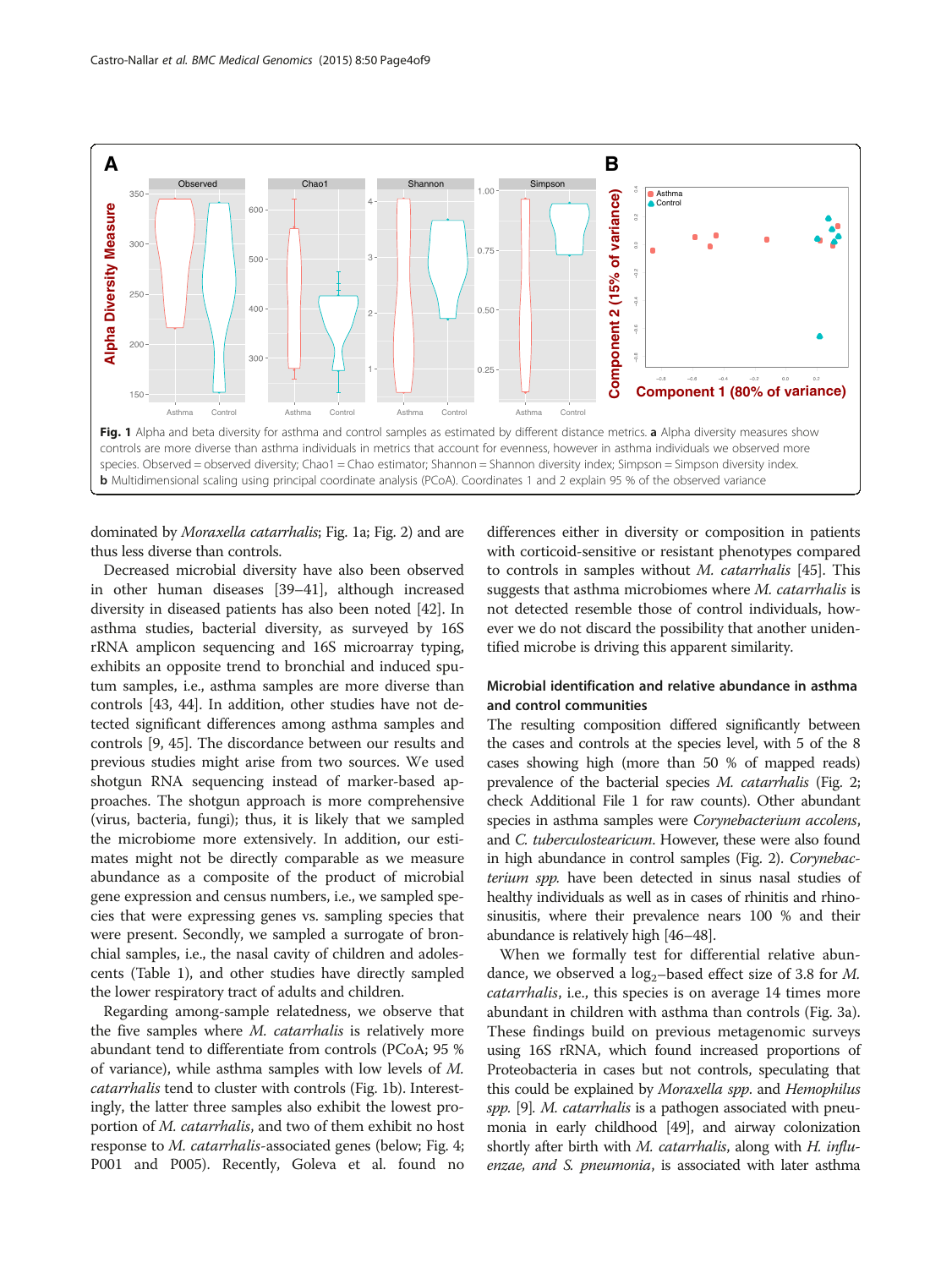<span id="page-4-0"></span>

development [\[5\]](#page-7-0) and with wheezy episodes in young children [\[50\]](#page-7-0).

We also detected Escherichia and Psychrobacter (Family: Moraxellaceae) to be significantly more abundant in asthma samples than controls, both members of the human microbiome [[51, 52\]](#page-8-0); yet in low quantities (Fig. [3b;](#page-5-0) 65 and 55 reads, respectively). While we detected H. influenzae, Streptococcus spp., and Staphylococcus spp. in asthma samples, their abundance was not significantly different between asthma and control samples (p-value > 0.05; check Additional File [2](#page-6-0) for R code). We also found Anaerococcus prevotii, member of the normal microbiome of the skin, oral cavity and the gut, to be relatively less abundant in asthma samples (Fig. [3a-b](#page-5-0); 57 reads on average). These findings, i.e., more Proteobacteria and less Firmicutes in asthma, are in agreement with other reports [\[9, 44](#page-7-0)].

# Host gene expression validates microbial community profiling

While identifying pathogenic species of a distinct airway microbiome in cases but not in controls is suggestive

evidence to implicate an agent for disease, we wanted to further validate this conclusion by examining the host response to M. catarrhalis. Because our starting nucleic acid material is RNA from human epithelial cells, the majority of the sequencing reads are of human origin (>95 % mapping to human genome;  $\sim$ 75 % mapping to human transcriptome). Thus, we can capitalize on these data to examine host response gene expression through these transcriptomic data. We obtained a set of 77 genes that were previously associated with the immune response to M. catarrhalis infection in respiratory tract epithelial cells [\[33\]](#page-7-0) of which 32 gene names were found in our dataset. We fit this M. catarrhalis host response gene expression signature onto our asthma and control samples (Fig. [4a](#page-6-0)). None of the controls expressed the M. catarrhalis response signature (Fig. [4b\)](#page-6-0). For the eight asthma samples, five exhibited a high M. catarrhalis signature strength. These five samples included the samples with the four highest scoring read proportions from PathoScope. Samples with high proportion of M. catarrhalis exhibited increased expression of mediators of inflammation (e.g., CCL20; IL1A; IRAK2) and apoptosis (e.g., TNF; C8orf4; Fig. [4a\)](#page-6-0).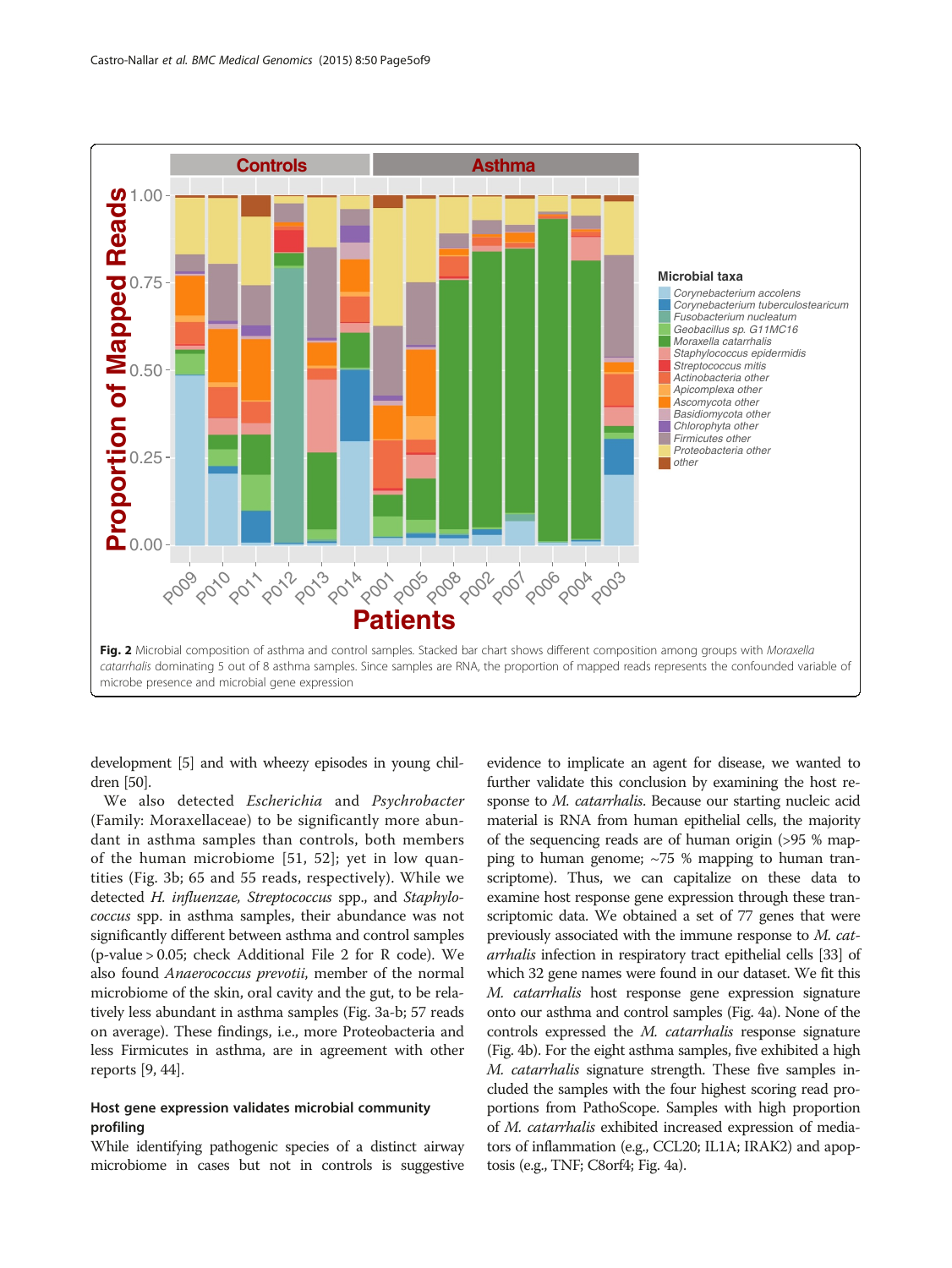<span id="page-5-0"></span>

Additionally, signature strength and read map proportions are in concordance for the majority (4 out of 5) of the patient samples (Fig. [4b, c\)](#page-6-0). However, there was one discordant sample with a very low M. catarrhalis read proportion (0.02) that scored very high with respect to the gene expression signature (P003 in Fig. [4c\)](#page-6-0). In this sample, we did identify 281 reads from Moraxella spp., indicating that we could still be observing a true host response. Alternatively, this could be a false positive due to lack of specificity in the signature. For instance, in sample P003, we also detected 5249 reads for *Corynebacterium*, representing  $\sim 0.3$  proportion of mapped reads. We did not find a specific signature for Corynebacterium in the literature, however, species in this genus are known to trigger inflammation in the nasal cavity and sinuses, which might explain the strong proinflammatory response [[46,](#page-7-0) [53](#page-8-0)]. Altogether, this illustrates the future need for developing a multi-signature approach (i.e., immune response caused by multiple pathogens) that can distinguish between related response signatures. The other two asthma samples (P001 and P005) with no detectable signature for Moraxella showed 304 and 1490 M. catarrhalis normalized reads (6 and 12 %, respectively). In agreement with our findings, Følsgaard et al. (2014)

detected local inflammation markers in nasal mucosal lining fluid samples of neonates after colonization by M. catarrhalis, which might lead to the establishment of chronic inflammation [\[54\]](#page-8-0).

#### Conclusions

Our study demonstrates the efficacy of combining microbial identification and host gene signatures for microbial characterization under asymptomatic conditions. In a single shotgun RNA experiment, our integrative approach shows the dominating presence of M. catarrhalis in the airways of asthmatic children and the strength of the host immune response against it. This suggests that the airways of asthmatics are chronically inflamed, which may be associated with their ability to respond against opportunistic infections.

While the small sample size of our study, the small number of gene signatures available, and the need for a multi-signature approach render our results as preliminary, we show that our approach simultaneously characterizes the diversity of microbial communities (bacteria, fungi and viruses), and the differential expression of loci from the host in response to an infection. Such a dual approach allows for robust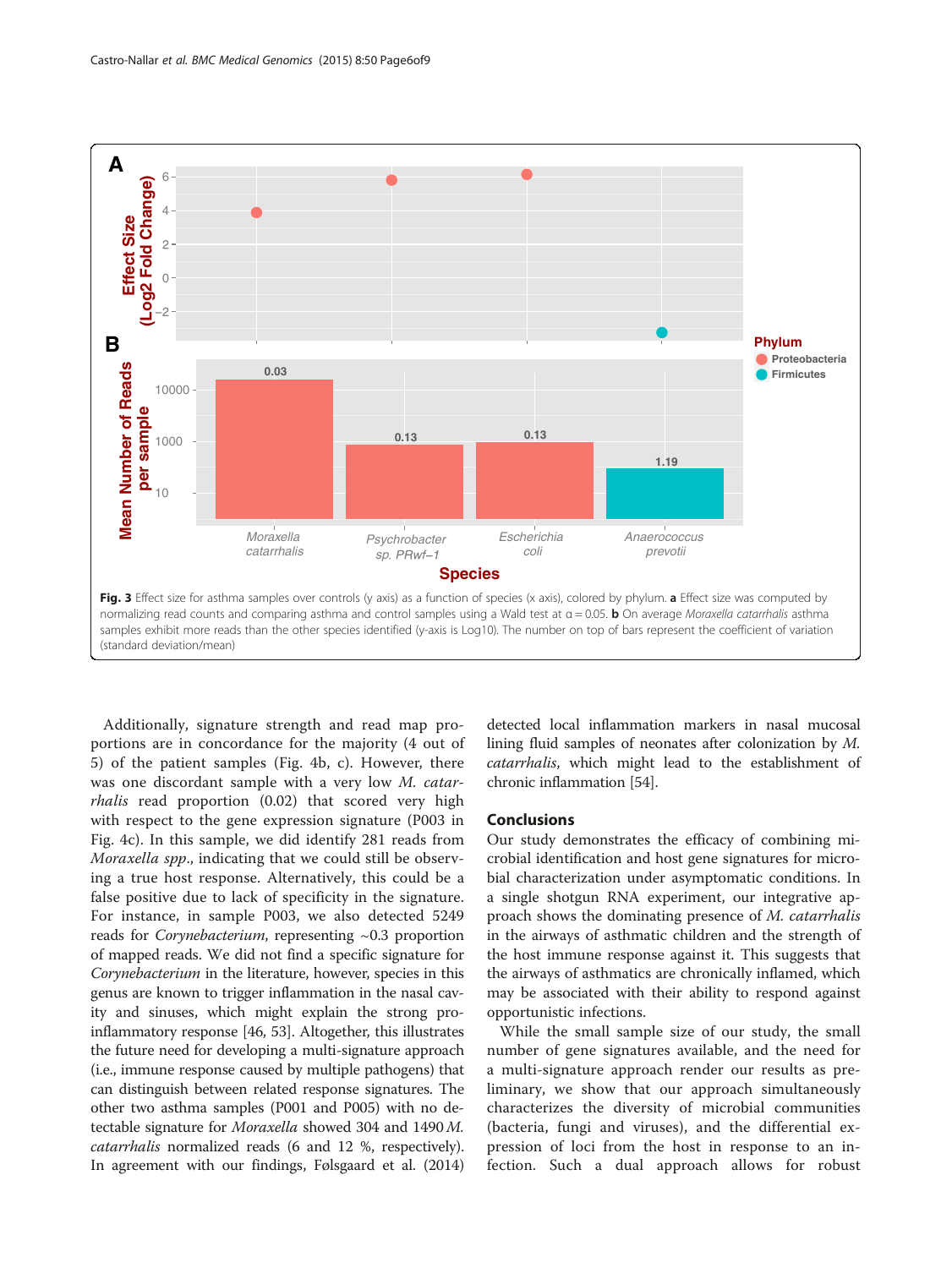<span id="page-6-0"></span>

diagnosis in human health and has a direct and broad applicability in epidemiological, ecological, and medical studies. Future development of multi-species signature statistical approaches along with the availability of more gene signatures will strengthen microbial detection by RNA microbial profiling and host differential gene expression.

# Additional files

[Additional file 1:](http://www.biomedcentral.com/content/supplementary/s12920-015-0121-1-s1.xlsx) Spreadsheet with taxonomy of species detected and their abundances as read counts. (XLSX 143 kb)

[Additional file 2:](http://www.biomedcentral.com/content/supplementary/s12920-015-0121-1-s2.zip) OTU and taxonomy tables, metadata, and R code for analysis of differential abundance. (ZIP 32 kb)

#### Abbreviations

rRNA: Ribosomal ribonucleic acid; RIN: RNA integrity number; HTS: High-throughput sequencing; SRA: Sequence read archive.

#### Competing interests

KAC and ECN and WEJ have a combination of ownership of, and employment in, Aperiomics, Inc.

#### Authors' contributions

ECN, RJF, WEJ, and KAC conceived and designed the study. ECN, RJF, GL, WEJ, and KAC collected samples and sequence data. ECN and MPL analyzed the data for microbial composition, and YS, WEJ, and SM analyzed the data for host gene signatures. ECN and KAC wrote the manuscript with all authors contributing. All authors read and approved the final manuscript.

#### Acknowledgements

ECN would like to thank GW's Computational Biology Institute for funding and GW's Colonial One High-Performance Computing facility for facilitating infrastructure for analyses. ECN was funded by "CONICYT + PAI/CONCURSO NACIONAL APOYO AL RETORNO DE INVESTIGADORES/AS DESDE EL EXTRANJERO, CONVOCATORIA 2014 + FOLIO 82140008". MP-L was funded by a K12 Career Development Program 5 K12 HL119994 award.

#### Author details

<sup>1</sup>Computational Biology Institute, George Washington University, Ashburn, VA 20147, USA. <sup>2</sup>Division of Computational Biomedicine, Boston University School of Medicine, Boston, MA 02118, USA. <sup>3</sup>Division of Emergency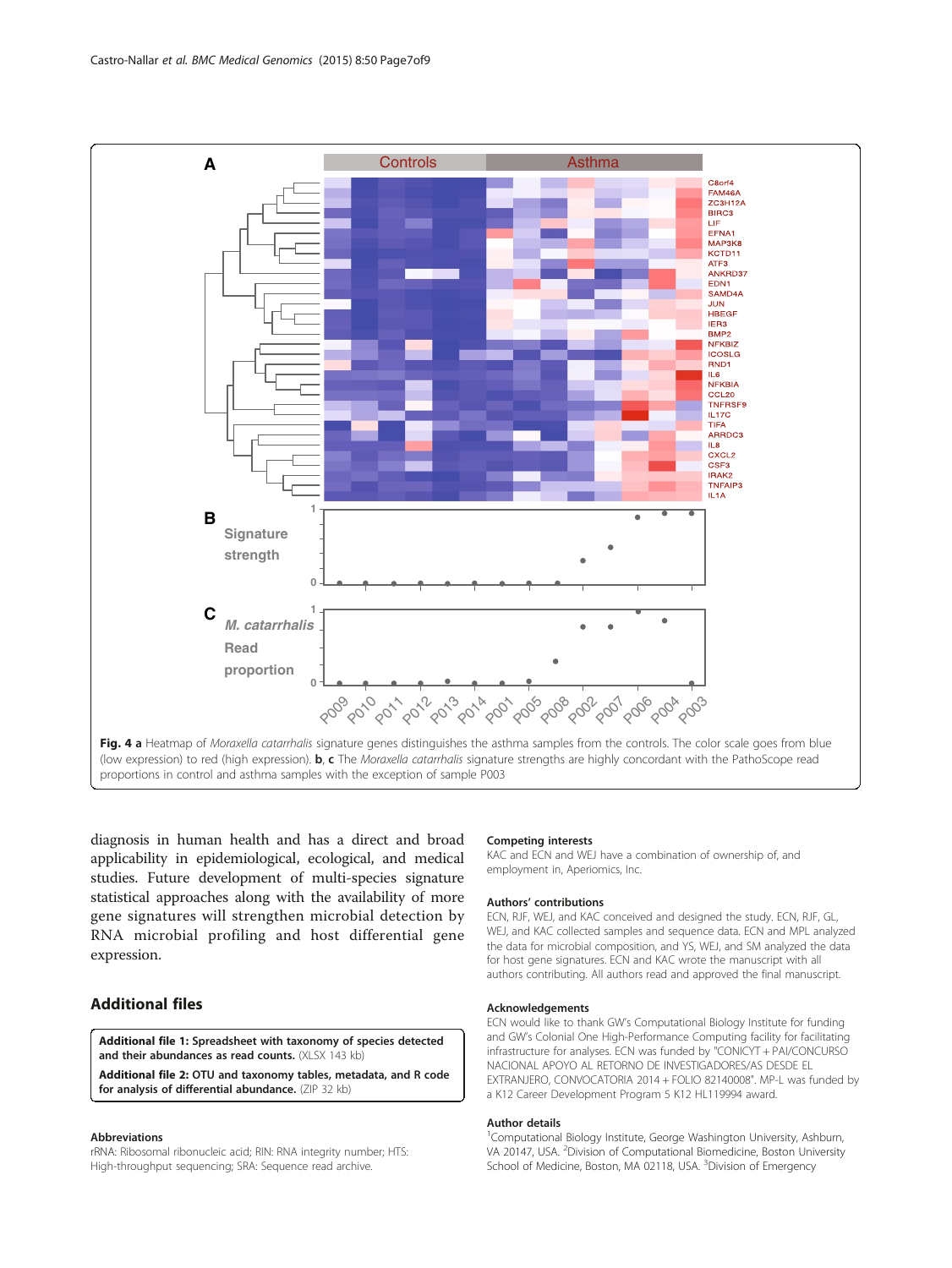<span id="page-7-0"></span>Medicine, Children's National Medical Center, Washington, DC 20010, USA. <sup>4</sup> CIBIO-InBIO, Centro de Investigação em Biodiversidade e Recursos Genéticos, Universidade do Porto, Campus Agrário de Vairão, Vairão 4485-661, Portugal. <sup>5</sup>Universidad Andrés Bello, Center for Bioinformatics and Integrative Biology, Facultad de Ciencias Biológicas, Av. República 239, Santiago 8370146, Chile.

#### Received: 7 October 2014 Accepted: 13 July 2015 Published online: 16 August 2015

#### References

- 1. Turnbaugh PJ, Ley RE, Hamady M, Fraser-Liggett C, Knight R, Gordon JI. The human microbiome project: exploring the microbial part of ourselves in a changing world. Nature. 2007;449:804.
- 2. Turnbaugh PJ, Ley RE, Mahowald MA, Magrini V, Mardis ER, Gordon JI. An obesity-associated gut microbiome with increased capacity for energy harvest. Nature. 2006;444:1027–131.
- 3. Huang YJ, Charlson ES, Collman RG, Colombini-Hatch S, Martinez FD, Senior RM. The role of the lung microbiome in health and disease. A National Heart, Lung, and Blood Institute workshop report. Am J Respir Crit Care Med. 2013;187:1382–7.
- 4. Westermann AJ, Gorski SA, Vogel J. Dual RNA-seq of pathogen and host. Nat Rev Microbiol. 2012;10:618–30.
- 5. Bisgaard H, Hermansen MN, Buchvald F, Loland L, Halkjaer LB, Bønnelykke K, et al. Childhood asthma after bacterial colonization of the airway in neonates. N Engl J Med. 2007;357:1487–95.
- 6. Vissing NH, Chawes BL, Bisgaard H. Increased risk of pneumonia and bronchiolitis after bacterial colonization of the airways as neonates. Am J Respir Crit Care Med. 2013;188:1246–52.
- 7. Morris A, Beck JM, Schloss PD, Campbell TB, Crothers K, Curtis JL, et al. Comparison of the respiratory microbiome in healthy nonsmokers and smokers. Am J Respir Crit Care Med. 2013;187:1067–75.
- 8. Erb-Downward JR, Thompson DL, Han MK, Freeman CM, McCloskey L, Schmidt LA, et al. Analysis of the lung microbiome in the "healthy" smoker and in COPD. PLoS One. 2011;6, e16384.
- 9. Hilty M, Burke C, Pedro H, Cardenas P, Bush A, Bossley C, et al. Disordered microbial communities in asthmatic airways. PLoS One. 2010;5: e8578.
- 10. Benton AS, Kumar N, Lerner J, Wiles A, Foerster M, Teach SJ, et al. Airway platelet activation is associated with airway eosinophilic inflammation in asthma. J Investig Med. 2010;58:987.
- 11. Benton AS, Wang Z, Lerner J, Foerster M, Teach SJ, Freishtat RJ. Overcoming heterogeneity in pediatric asthma: tobacco smoke and asthma characteristics within phenotypic clusters in an African American cohort. J Asthma. 2010;47:728–34.
- 12. Freishtat RJ, Iqbal SF, Pillai DK, Klein CJ, Ryan LM, Benton AS, et al. High prevalence of vitamin D deficiency among inner-city African American youth with asthma in Washington, DC. J Pediatr. 2010;156:948–52.
- 13. Stemmy EJ, Benton AS, Lerner J, Alcala S, Constant SL, Freishtat RJ. Extracellular cyclophilin levels associate with parameters of asthma in phenotypic clusters. J Asthma. 2011;48:986–93.
- 14. McDougall CM, Blaylock MG, Douglas JG, Brooker RJ, Helms PJ, Walsh GM. Nasal epithelial cells as surrogates for bronchial epithelial cells in airway inflammation studies. Am J Respir Cell Mol Biol. 2008;39:560–8.
- 15. Schmieder R, Edwards R. Quality control and preprocessing of metagenomic datasets. Bioinformatics. 2011;27:863–4.
- 16. Hong C, Manimaran S, Shen Y, Perez-Rogers JF, Byrd AL, Castro-Nallar E, et al. PathoScope 2.0: A complete computational framework for strain identificaion in environmental or clinical sequencing samples. Microbiome 2014, 2.
- 17. Langmead B, Salzberg SL. Fast gapped-read alignment with Bowtie 2. Nat Methods. 2012;9:357–9.
- 18. Gentleman RC, Carey VJ, Bates DM, Bolstad B, Dettling M, Dudoit S, et al. Bioconductor: open software development for computational biology and bioinformatics. Genome Biol. 2004;5:R80.
- 19. Core RT. R: A language and environment for statistical computing. 2014.
- 20. Dragulescu AA, Dragulescu MAA, Provide R. Package 'xlsx'. Cell. 2012;9:1.
- 21. Warnes GR, Bolker B, Bonebakker L, Gentleman R, Huber W, Liaw A, et al. gplots: Various R programming tools for plotting data. R package version. 2009;2.
- 22. Dick JM. Calculation of the relative metastabilities of proteins using the CHNOSZ software package. Geochem Trans. 2008;3:10.
- 23. Wickham H. plyr: Tools for splitting, applying and combining data. R package version 01. 2009;9:651.
- 24. Wickham H. ggplot2. elegant graphics for data analysis. Springer, New York; 2009.
- 25. Wickham H. Reshaping data with the reshape package. J Stat Softw.
	- 2007;21:1–20.
- 26. McMurdie PJ, Holmes S. phyloseq: an R package for reproducible interactive analysis and graphics of microbiome census data. PLoS One. 2013;8:e61217.
- 27. McMurdie PJ, Holmes S. Waste not, want not: Why rarefying microbiome data is inadmissible. PLoS Comput Biol. 2014;10:e1003531.
- 28. Love MI, Huber W, Anders S. Moderated estimation of fold change and dispersion for RNA-Seq data with DESeq2. Genome Biology 2014;15:550.
- 29. Benjamini Y, Hochberg Y. Controlling the false discovery rate: a practical and powerful approach to multiple testing. J R Stat Soc Ser B Methodol. 1995;289–300.
- 30. Cook RD. Detection of influential observation in linear regression. Technometrics. 1977;15–18.
- 31. Kim D, Pertea G, Trapnell C, Pimentel H, Kelley R, Salzberg SL. TopHat2: accurate alignment of transcriptomes in the presence of insertions, deletions and gene fusions. Genome Biol. 2013;14:R36.
- 32. Trapnell C, Roberts A, Goff L, Pertea G, Kim D, Kelley DR, et al. Differential gene and transcript expression analysis of RNA-seq experiments with TopHat and Cufflinks. Nat Protoc. 2012;7:562–78.
- 33. de Vries SP, Eleveld MJ, Hermans PW, Bootsma HJ. Characterization of the molecular interplay between Moraxella catarrhalis and human respiratory tract epithelial cells. PLoS One. 2013;8, e72193.
- 34. Shen Y, Rahman M, Piccolo SR, Gusenleitner D, EI-Chaar NN, Cheng L, et al. ASSIGN: Context-specific Genomic Profiling of Multiple Heterogeneous Biological Pathways. Bioinformatics 2015;31(11):1745–753.
- 35. Franzosa EA, Morgan XC, Segata N, Waldron L, Reyes J, Earl AM, et al. Relating the metatranscriptome and metagenome of the human gut. Proc Natl Acad Sci. 2014;111:E2329–38.
- 36. Chao A. Nonparametric estimation of the number of classes in a population. Scand J Stat. 1984;265–270.
- 37. Colwell RK, Coddington JA. Estimating terrestrial biodiversity through extrapolation. Phil Trans Biol Sci. 1994;345:101–18.
- 38. Jost L. Partitioning diversity into independent alpha and beta components. Ecology. 2007;88:2427–39.
- 39. Chang JY, Antonopoulos DA, Kalra A, Tonelli A, Khalife WT, Schmidt TM, et al. Decreased diversity of the fecal microbiome in recurrent Clostridium difficile—associated diarrhea. J Infect Dis. 2008;197:435–8.
- 40. Ott S, Schreiber S. Reduced microbial diversity in inflammatory bowel diseases. Gut. 2006;55:1207.
- 41. Docktor MJ, Paster BJ, Abramowicz S, Ingram J, Wang YE, Correll M, et al. Alterations in diversity of the oral microbiome in pediatric inflammatory bowel disease. Inflamm Bowel Dis. 2012;18:935–42.
- 42. Liu B, Faller LL, Klitgord N, Mazumdar V, Ghodsi M, Sommer DD, et al. Deep sequencing of the oral microbiome reveals signatures of periodontal disease. PLoS One. 2012;7:e37919.
- 43. Huang YJ, Nelson CE, Brodie EL, DeSantis TZ, Baek MS, Liu J, et al. Airway microbiota and bronchial hyperresponsiveness in patients with suboptimally controlled asthma. Journal of Allergy and Clinical Immunology 2011, 127:372–381:e373.
- 44. Marri PR, Stern DA, Wright AL, Billheimer D, Martinez FD: Asthma-associated differences in microbial composition of induced sputum. Journal of Allergy and Clinical Immunology 2013, 131:346–352: e343.
- 45. Goleva E, Jackson LP, Harris JK, Robertson CE, Sutherland ER, Hall CF, et al. The effects of airway microbiome on corticosteroid responsiveness in asthma. Am J Respir Crit Care Med. 2013;188:1193–201.
- 46. Abreu NA, Nagalingam NA, Song Y, Roediger FC, Pletcher SD, Goldberg AN, et al. Sinus microbiome diversity depletion and Corynebacterium tuberculostearicum enrichment mediates rhinosinusitis. Sci Transl Med. 2012;4:151ra124.
- 47. Ramakrishnan VR, Feazel LM, Gitomer SA, Ir D, Robertson CE, Frank DN. The microbiome of the middle meatus in healthy adults. PLoS One. 2013;8:e85507.
- 48. Bassis CM, Tang AL, Young VB, Pynnonen MA. The nasal cavity microbiota of healthy adults. Microbiome. 2014;2:27.
- 49. Verduin CM, Hol C, Fleer A, van Dijk H, van Belkum A. Moraxella catarrhalis: from emerging to established pathogen. Clin Microbiol Rev. 2002;15:125–44.
- 50. Bisgaard H, Hermansen MN, Bønnelykke K, Stokholm J, Baty F, Skytt NL, et al. Association of bacteria and viruses with wheezy episodes in young children: prospective birth cohort study. BMJ. 2010;341.